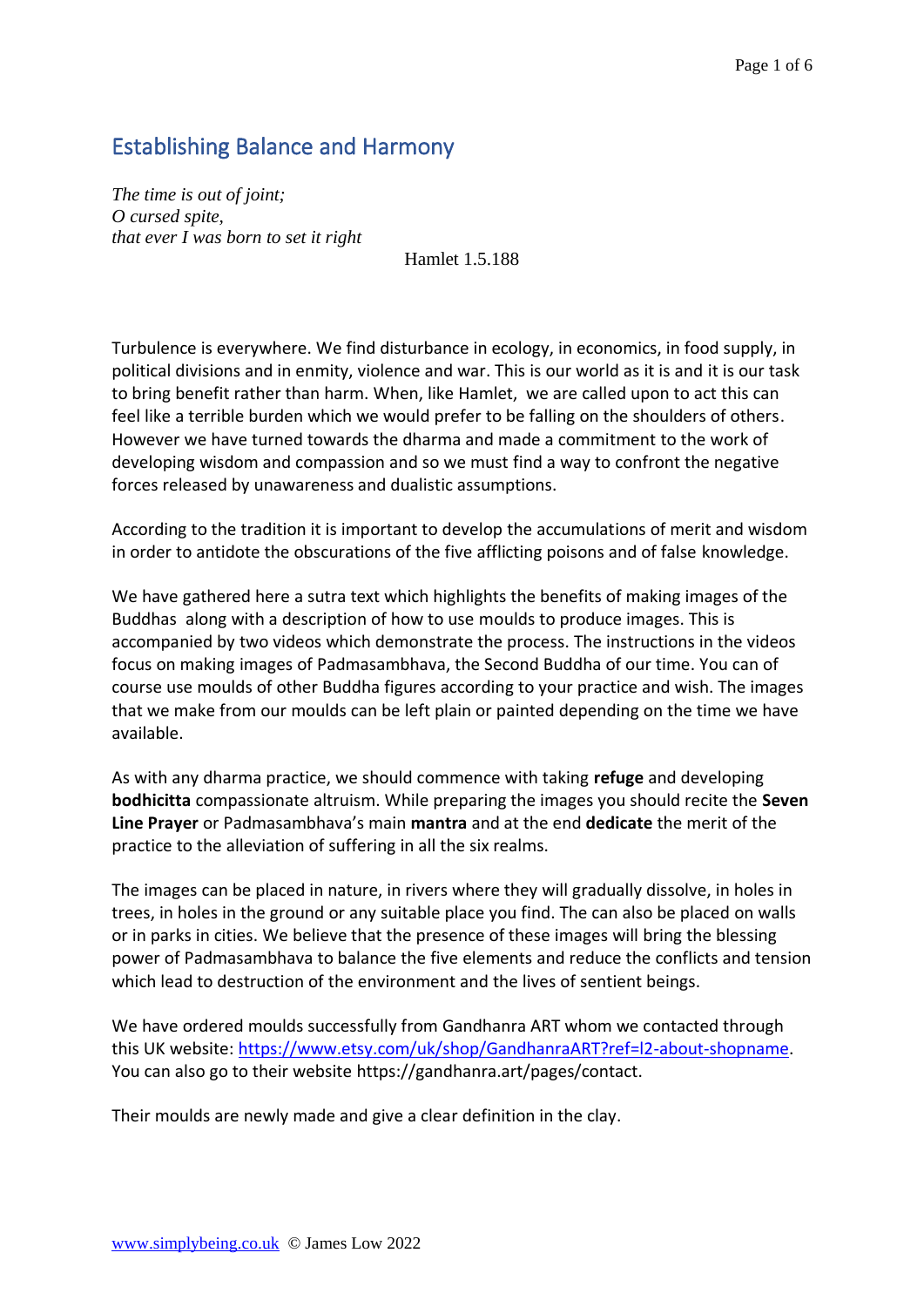# **REFUGE AND BODHICITTA**

| মমম ক্ৰুম ক্ৰম দ্ৰা ক্ষমৰ ত্ৰী সক্ষম ক্ষম না                          |                                                        |                     |            |                   |                      |            |  |  |  |  |  |  |
|-----------------------------------------------------------------------|--------------------------------------------------------|---------------------|------------|-------------------|----------------------|------------|--|--|--|--|--|--|
| <b>SANG GYE</b>                                                       | CHO                                                    | <b>DANG</b>         | <b>TSO</b> | KYI<br><b>CHO</b> | <b>NAM</b>           | LA         |  |  |  |  |  |  |
| Buddha                                                                | Dharma                                                 | and                 | Sangha of  |                   | (plural)<br>supreme  | to         |  |  |  |  |  |  |
| (the assembly of committed practitioners)                             |                                                        |                     |            |                   |                      |            |  |  |  |  |  |  |
| To the Buddha, Dharma and Assembly of the Excellent Ones              |                                                        |                     |            |                   |                      |            |  |  |  |  |  |  |
| <u> घटःक्रुवावराहावदवाद्यःश्रूवबा</u> ळाळा                            |                                                        |                     |            |                   |                      |            |  |  |  |  |  |  |
| <b>JANG CHU</b>                                                       | <b>BAR DU</b>                                          | <b>DANI</b>         | KYAB       | <b>SU</b>         | <b>CHI</b>           |            |  |  |  |  |  |  |
| enlightenment until                                                   |                                                        | $\perp$             | refuge     | for               | go                   |            |  |  |  |  |  |  |
| I go for refuge until enlightenment is gained.                        |                                                        |                     |            |                   |                      |            |  |  |  |  |  |  |
|                                                                       |                                                        |                     |            |                   |                      |            |  |  |  |  |  |  |
| <b>JIN</b><br>DA GI                                                   | <b>SO</b>                                              |                     |            | <b>GYI PAI</b>    | <b>SO NAM</b>        | KYI        |  |  |  |  |  |  |
| by                                                                    | generosity other perfections* doing, practising virtue |                     |            |                   |                      | through    |  |  |  |  |  |  |
| *discipline, patience, diligence, meditation, wisdom                  |                                                        |                     |            |                   |                      |            |  |  |  |  |  |  |
| Through the virtue of practising generosity and the other perfections |                                                        |                     |            |                   |                      |            |  |  |  |  |  |  |
| <u> ন্ম্ৰ্</u> য'ন্মৰ্স্'ষ্ট্ৰ'মেন্ম'ক্কুম'ন্ম্ৰ্যুন'ন্ম'ৰ্শ্         |                                                        |                     |            |                   |                      |            |  |  |  |  |  |  |
| <b>DRO</b>                                                            | <b>PHEN</b><br>LA.                                     | <b>CHIR</b>         |            | <b>SANG GYE</b>   | <b>DRU PAR</b>       | <b>SHO</b> |  |  |  |  |  |  |
| all beings                                                            | to                                                     | benefit in order to | Buddha     |                   | accomplish<br>happen | may it     |  |  |  |  |  |  |
| May I attain buddhahood for the benefit of all beings                 |                                                        |                     |            |                   |                      |            |  |  |  |  |  |  |

*I go for refuge to the Buddha, Dharma and Assembly of the Excellent Ones until enlightenment is gained. Through the virtue of practising generosity and the other perfections may I attain buddhahood for the benefit of all beings.*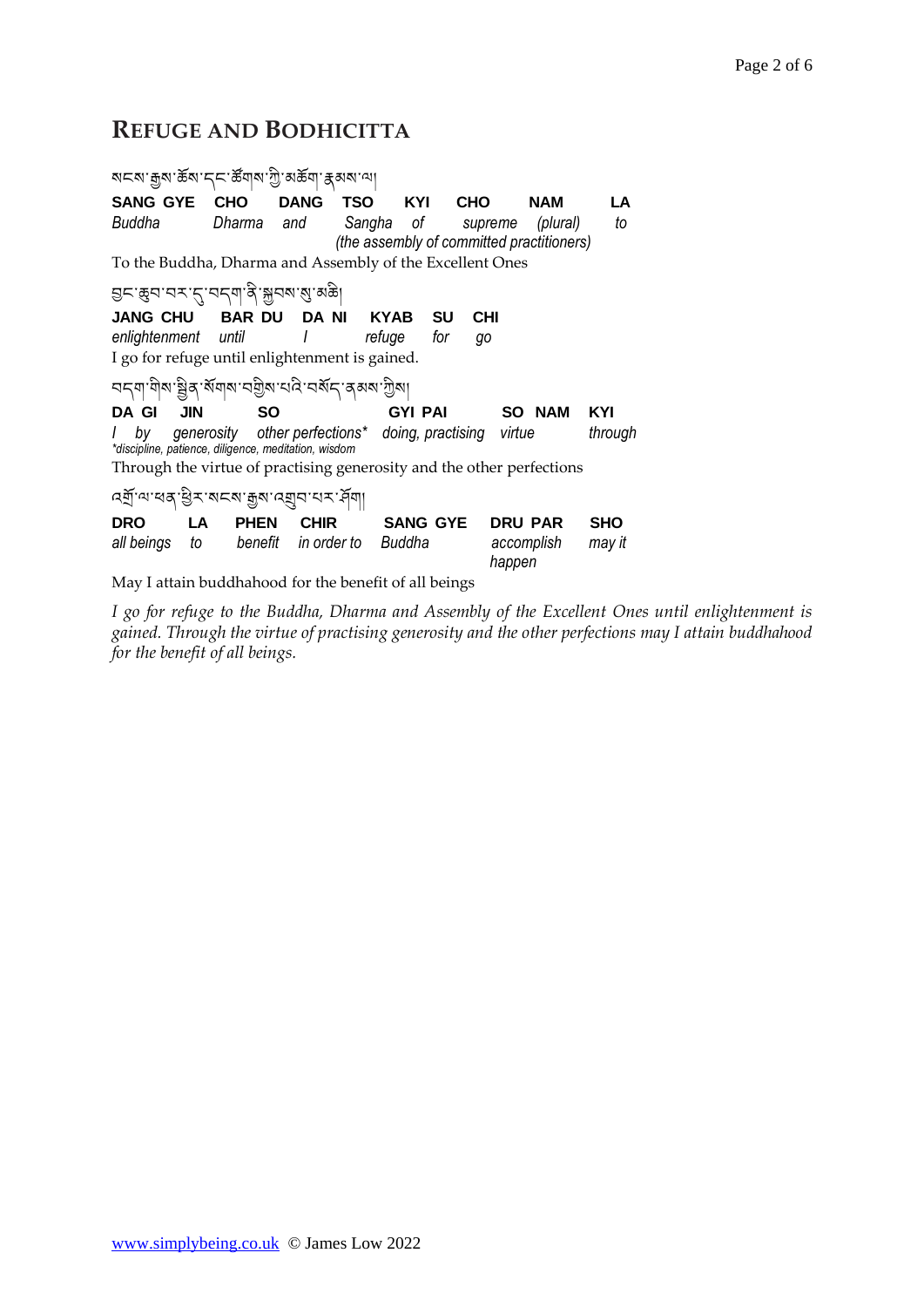# **SEVEN LINE PRAYER**

| ಕೈಃ ೫ु:मुन् 'ਘुव्ण'गुे'तुन'डुम् 'व्रार्कव्याः                                                                                                    |                                                                                                                                        |                                  |            |                                  |                             |  |  |  |  |  |  |
|--------------------------------------------------------------------------------------------------------------------------------------------------|----------------------------------------------------------------------------------------------------------------------------------------|----------------------------------|------------|----------------------------------|-----------------------------|--|--|--|--|--|--|
| <b>HUNG</b>                                                                                                                                      | UR GYAN YUL GYI NUB<br>seed syllable  Oddiyana   country of   west   north<br>Hung. Where north and west meet in the land of Oddiyana, |                                  |            |                                  | JANG TSAM<br>border, corner |  |  |  |  |  |  |
|                                                                                                                                                  |                                                                                                                                        |                                  |            |                                  |                             |  |  |  |  |  |  |
| PAE MA GE SAR DONG PO<br>lotus<br>stamen<br>Upon the stem and stamen of a lotus,                                                                 |                                                                                                                                        | LA<br>stem<br>оn                 |            |                                  |                             |  |  |  |  |  |  |
| ౻ॱॺಹಹੑॱॺಹॅॺऻॱॺऀॱॸॣॾॕॺॱॺॖॗॸॱॸॾॢॆॺঃ                                                                                                                |                                                                                                                                        |                                  |            |                                  |                             |  |  |  |  |  |  |
| wonderful                                                                                                                                        | <b>YAM TSAN CHOG GI NGOE DRUB</b><br>marvellous, supreme of accomplishment,<br>Are you who have the marvellous supreme accomplishment, |                                  |            | <b>NYE</b><br>got, has<br>siddhi |                             |  |  |  |  |  |  |
| ยร :< अर्थः जीवेद्यः अं जीवोद्यः<br>JUNG NAE ZHE SU DRAG<br>PAE MA<br>famous as Padmasambhava<br>lotus<br>source<br>Lotus Source of great renown |                                                                                                                                        |                                  |            |                                  |                             |  |  |  |  |  |  |
|                                                                                                                                                  | ঀ৾ড়ৼ৾৾৻৴য়৳ড়৻ড়য়ঢ়ড়৻ড়য়ৼৼড়ড়ড়৸ড়ড়ৼ                                                                                             |                                  |            |                                  |                             |  |  |  |  |  |  |
| <b>KHOR DU</b><br>as retinue dakinis                                                                                                             | <b>KHAN DRO</b><br>With a retinue of many dakinis around you.                                                                          | <b>MANG POE</b><br>many by       | <b>KOR</b> | surrounded                       |                             |  |  |  |  |  |  |
| हिन्'गुे'हेष'बु'चन्ग'ञ्जून'गुेषः                                                                                                                 |                                                                                                                                        |                                  |            |                                  |                             |  |  |  |  |  |  |
| KYE KYI JESU<br>you of                                                                                                                           | following after 1<br>Following and relying on you we do your practice, therefore,                                                      | DAG DRUB KYI<br>practice by that |            |                                  |                             |  |  |  |  |  |  |
|                                                                                                                                                  |                                                                                                                                        |                                  |            |                                  |                             |  |  |  |  |  |  |
| <b>JIN GYI LAB CHIR</b><br>blessing                                                                                                              | in order to please come here.<br>In order to grant your blessings, please come here.                                                   | <b>SHEG SU SOL</b>               |            |                                  |                             |  |  |  |  |  |  |
| ঀৢ <i>ॱ</i> ঽ <sup>੶য়</sup> ৡৢ <sup>৻</sup> য়৾৽ৡৼয়ৢৼ                                                                                          |                                                                                                                                        |                                  |            |                                  |                             |  |  |  |  |  |  |
| <b>GU RU</b><br>master, guru lotus                                                                                                               | PAE MA SID DHI<br>Guru Lotus Source grant us accomplishment!                                                                           | accomplishment give me           |            | <b>HUNG</b>                      |                             |  |  |  |  |  |  |

*HUNG. Where north and west meet in the land of Oddiyana, upon the stem and stamen of a lotus, are you who have the marvellous supreme accomplishment, Lotus Source of great renown, with a retinue of many dakinis around you. Following and relying on you we do your practice, therefore, in order to grant your blessings, please come here! Guru Lotus Source grant us accomplishment!*

### **MANTRA**

# জঁ জুঃ তুঁ 'বৰ্হ'ন্মু' ব্ৰ'মক্ক' মুই তুঁঃ

### **OM A HUNG BENDZA GURU PAE MA SIDDHI HUNG**

Indestructible three mode guru, Lotus Source grant us accomplishment!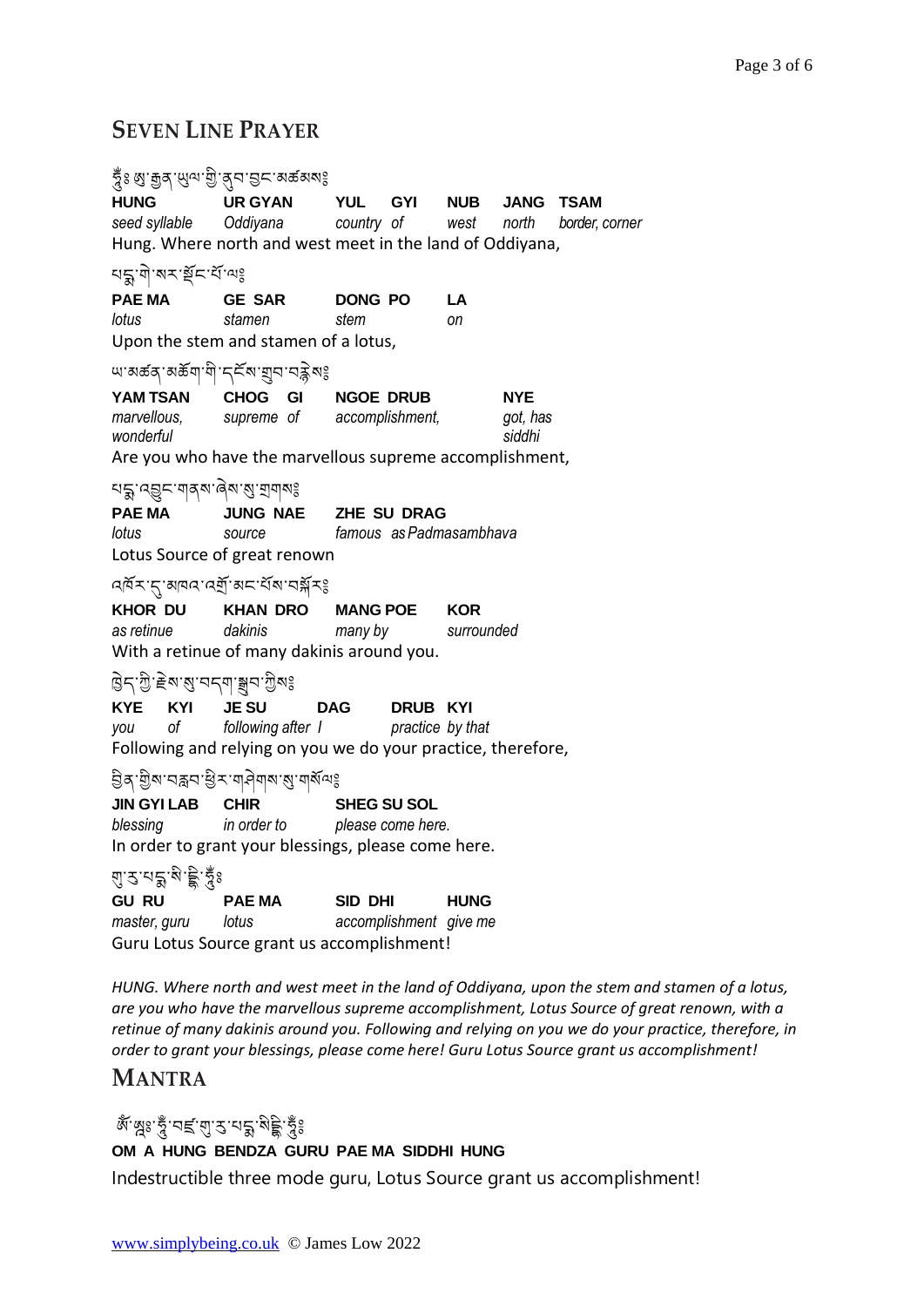# **DEDICATION**

དགེ་བ་འདྱི་ཡྱིས་མྱུར་དུ་བདག། **GE WA DI YI NYUR DU DAG** *virtue\* this by quickly I* \* which I accumulate by this practice By this virtue may I quickly ཨུ་རྒྱན་བླ་མ་འགྲུབ་གྱུར་ནས། **U RGYEN LA MA DRUB GYUR NAE**  *Urgyen Lama\* accomplish then* \*one of the names of Padmasambhava Become as Padmasambhava, and then འགོ་བ་གཅྱིག་ཀང་མ་ལུས་པ། **DRO WA CHIG KYANG MA LUE PA** *beings moving one even without exception in samsara* All beings without even one exception ন্ট'জ'ৰ''অৰ্শন্'ম্ব'ৰা || **DE YI SA LA GOD PAR SHO** *his\* stage on put them may I \*Chenrezi's* May I put them on his level.

*By this virtue may I quickly become as Padmasambhava. Then may I bring all beings without even one exception to his level!*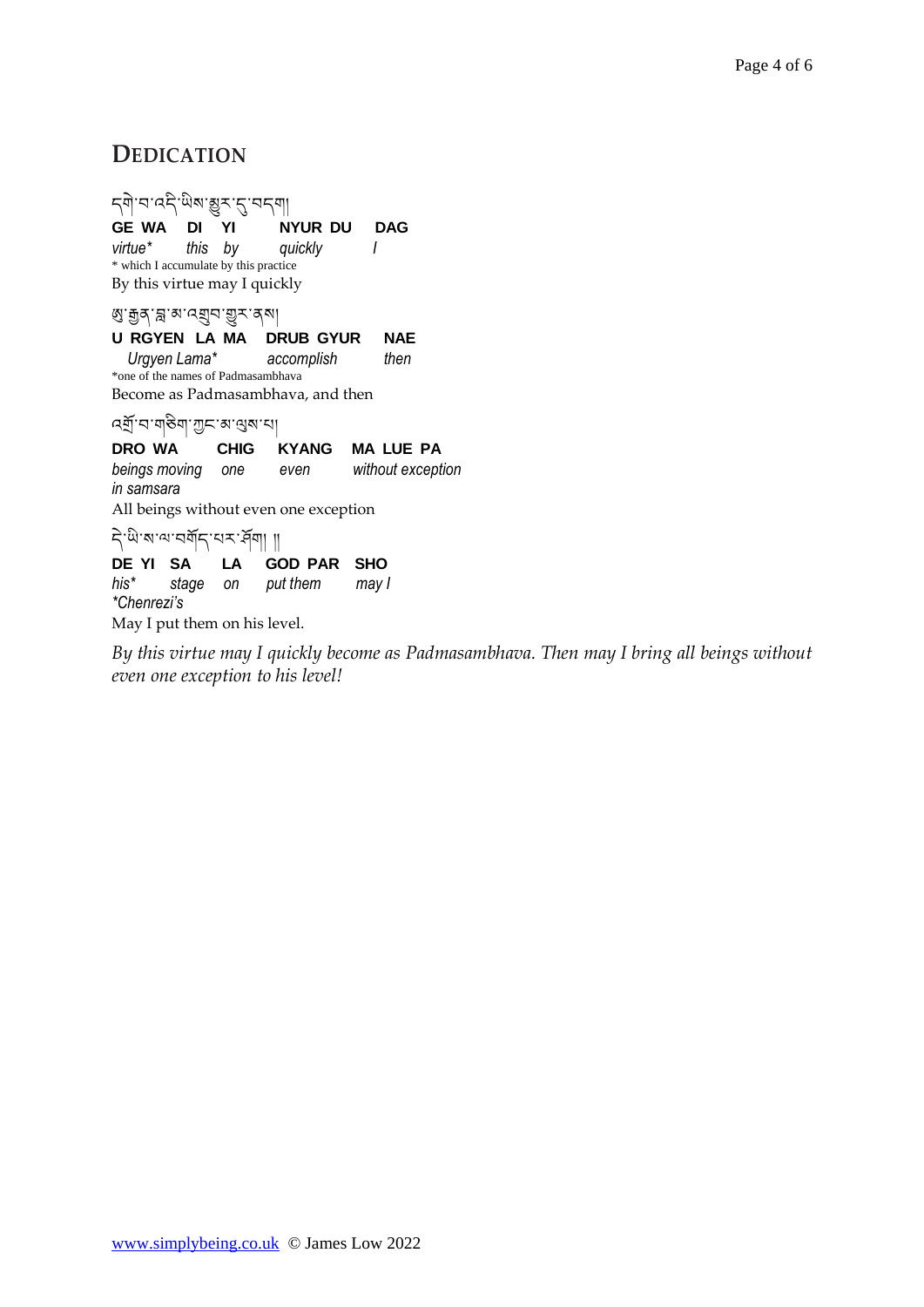### **The Noble Dharma Discourse**

#### **Describing the Benefits of Producing Representations of the Thus-Gone One**

Homage to the Omniscient One. If you do this then you see everything which arises is self liberating your negative patterns and

Thus did I hear at one time. The Blessed One was residing in the Jeta Grove in Anāthapiṇḍada's Park at Śrāvastī.

At that time a large number of monks had gathered in the assembly hall and started the following conversation: "Faithful brahmins or householders who remember what they are taught and have become increasingly learned may ask you how to practice virtue. There may also be some who delight in producing representations of the Thus-Gone One, who will come before us and inquire, 'Respected ones, may we know how much benefit there is for donors when they produce a representation of the Thus-Gone One?' How can we then respond to them in accordance with the Dharma when we do not know how much benefit results from producing a representation of the Thus-Gone One? We should ask the blessed, thus-gone, worthy, perfect Buddha – the omniscient, all-seeing teacher who eliminates all doubts – about this point. Once the Blessed One teaches us, we will comprehend it and can then explain it at length and respond to those faithful brahmins and householders."

Then that large number of monks went to the place where the Blessed One was staying, prostrated themselves at the Blessed One's feet, sat to one side, and asked the Buddha the following: "Respected One, a large number of us monks just had the following conversation when we gathered in the assembly hall: 'Faithful Brahmins or householders who remember what they are taught and have become increasingly learned may ask us how to practice virtue. There may also be some who delight in producing representations of the Thus-Gone One, who will come before us and inquire, "Respected ones, may we know how much benefit there is for donors when they commission a representation of the Thus-Gone One?" How can we then respond to them in accordance with the Dharma when we do not know how much benefit results from producing a representation of the Thus-Gone One? We should ask the blessed, thus-gone, worthy, perfect Buddha – the omniscient, all-seeing teacher who eliminates all doubts – about this point. Once the Blessed One teaches us, we will comprehend it and can then explain it at length and respond to those faithful Brahmins and householders.' Respected Blessed One, since we have come to you asking about these matters, may we know how much benefit there is for donors when they produce a representation of the Thus-Gone One?"

The Blessed One replied, "Monks, you have asked this to bring benefit to many beings, to bring happiness to many beings and out of compassion for them, and to bring benefit and happiness to gods and humans. You have thought to ask for clarification from the thus-gone, worthy, perfect Buddha. Excellent! Excellent! For that reason, monks, listen to me very carefully, pay attention, and I will teach you.